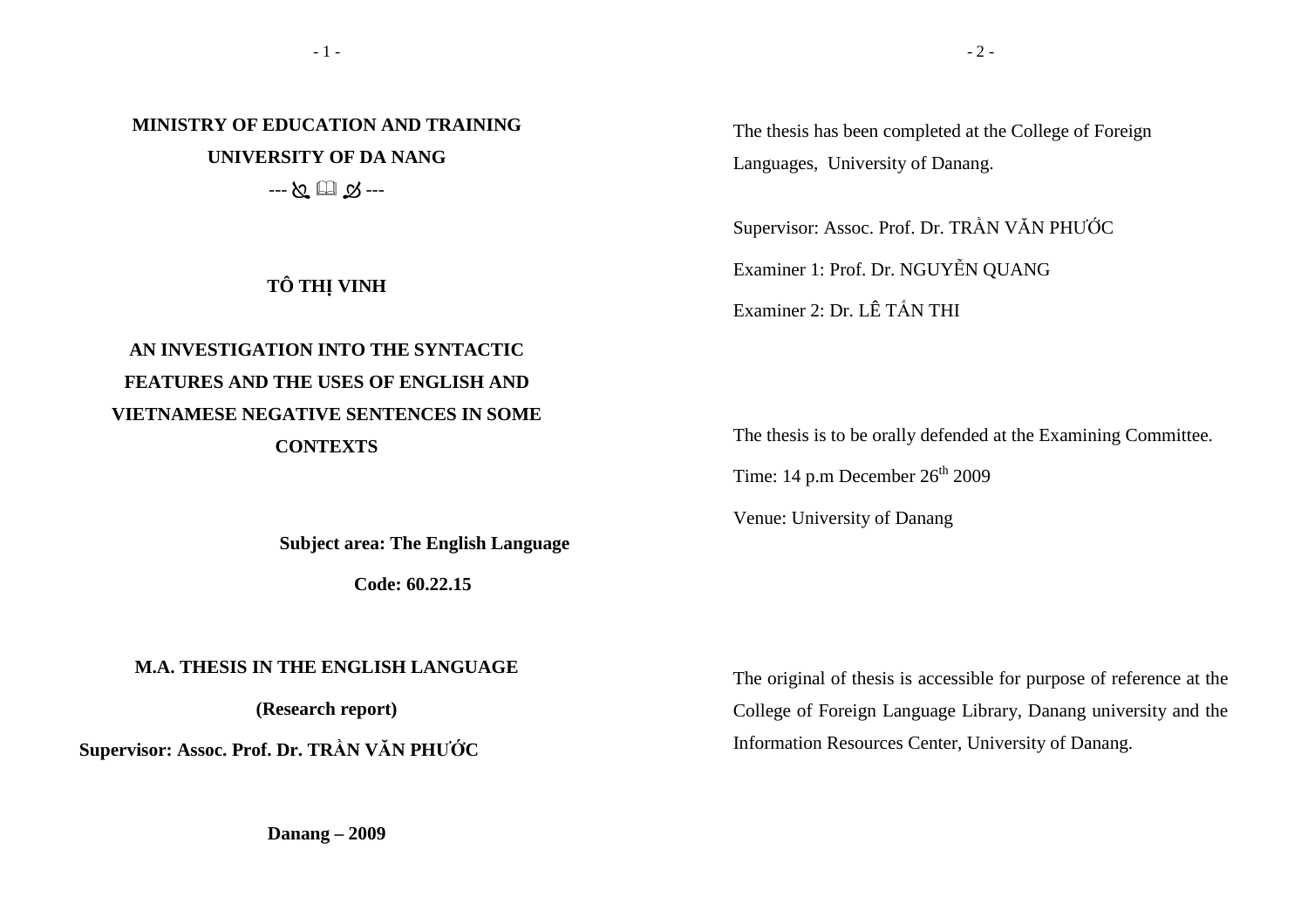### **1.1. STATEMENT OF THE PROBLEM**

Vietnamese learners of English, especially learners at the levels of elementary and pre-intermediate often produce some ill-formed sentences in expressing their negative ideas in English as follows:

- *(1) Haven't you written to Mary?* [28, p.346] *Yes. I haven't. (to express agreement)*
- *or No. I have. (to express disagreement)*
- *(2) I not agree.*
- *(3) Never I can do that!*

The ungrammatical sentences (1), (2) and (3) result from the transfer of the Vietnamese patterns respectively:

 $(4)$  *Vâng. Tôi chưa viết. ạn chưa viết thư cho Mary à?* 

*hoặc là Không. Tôi ñã viết rồi.*

- *(5) Tôi không ñồng ý.*
- *(6) Không ñời nào tôi có thể làm ñược như thế.*

 Sentences (1), (2) and (3) are ill-formed and certainly unacceptable in English whereas sentences (4), (5) and (6) are well-formed and quite natural in Vietnamese. The syntactic errors in (1), (2) and (3) are the result of the interferences between the mother tongue and English. Vietnamese learners of English tend to apply the grammar rules of their mother tongue to build English negative sentences. Let's consider some negative sentences in English and Vietnamese in the following situation:

- *(7) A: So you are still living there?* [21, p.249] *B: No, I am not. I have rented a flat near the bank.*
- *(8) A: Would you care for a drink?* [21, p.249] *B: No, thanks.*

"*No, I am not"* in B7 is a denial of an assertiveness.

 In (8), B rejects to A's offer. So, *"No"* in B11 is a rejection. Also, in Vietnamese:

| $(9)$ Trên trời <b>không</b> một vì sao. | [33, p.303] |
|------------------------------------------|-------------|
|------------------------------------------|-------------|

| (10) <b>Không phải</b> anh này. | [33, p.303] |
|---------------------------------|-------------|
|---------------------------------|-------------|

 Three Vietnamese examples above use negative makers *"không"* to form negation but the difference is that

 *(9) is a descriptive negation* 

*(10) is a denial* 

There is a wide variety of the syntactic features and the uses of negative sentences both in English and Vietnamese which may cause difficulty for learners in communication. However, at times there has been no study concerning the direct relation between form and the use of negation in English and Vietnamese so far. Thus, it is justified to carry out a study on this topic *"An investigation into the syntactic features and the uses of English and Vietnamese negative sentences in some contexts"* to benefit the learners in their communication.

## **1.2. SCOPE OF THE STUDY**

The study chiefly deals with syntactic features and the uses of English and Vietnamese negative sentences that have a formal maker of negation called "*nuclear negatives"*[7, p.180] as **not, no, nobody/no one, nothing, nowhere, none, never, neither/nor.** They are **không, chẳng, c<sup>h</sup>ưa, chả** or the coordinators **không phải / không hề / không**  bao giờ , chẳng phải / chẳng hề / chẳng bao giờ, chưa phải / chưa **hề/ chưa bao giờ, chả phải / chả hề / chả bao giờ.** 

## **1.3. RESEARCH QUESTIONS**

1. What are the syntactic features of NSs in E and V?

2. What are the uses of NSs in E and V?

3. What are the similarities and differences of NSs in E and V in terms of the syntactic features and the uses?

### **1.4. ORGANIZATION OF THE STUDY**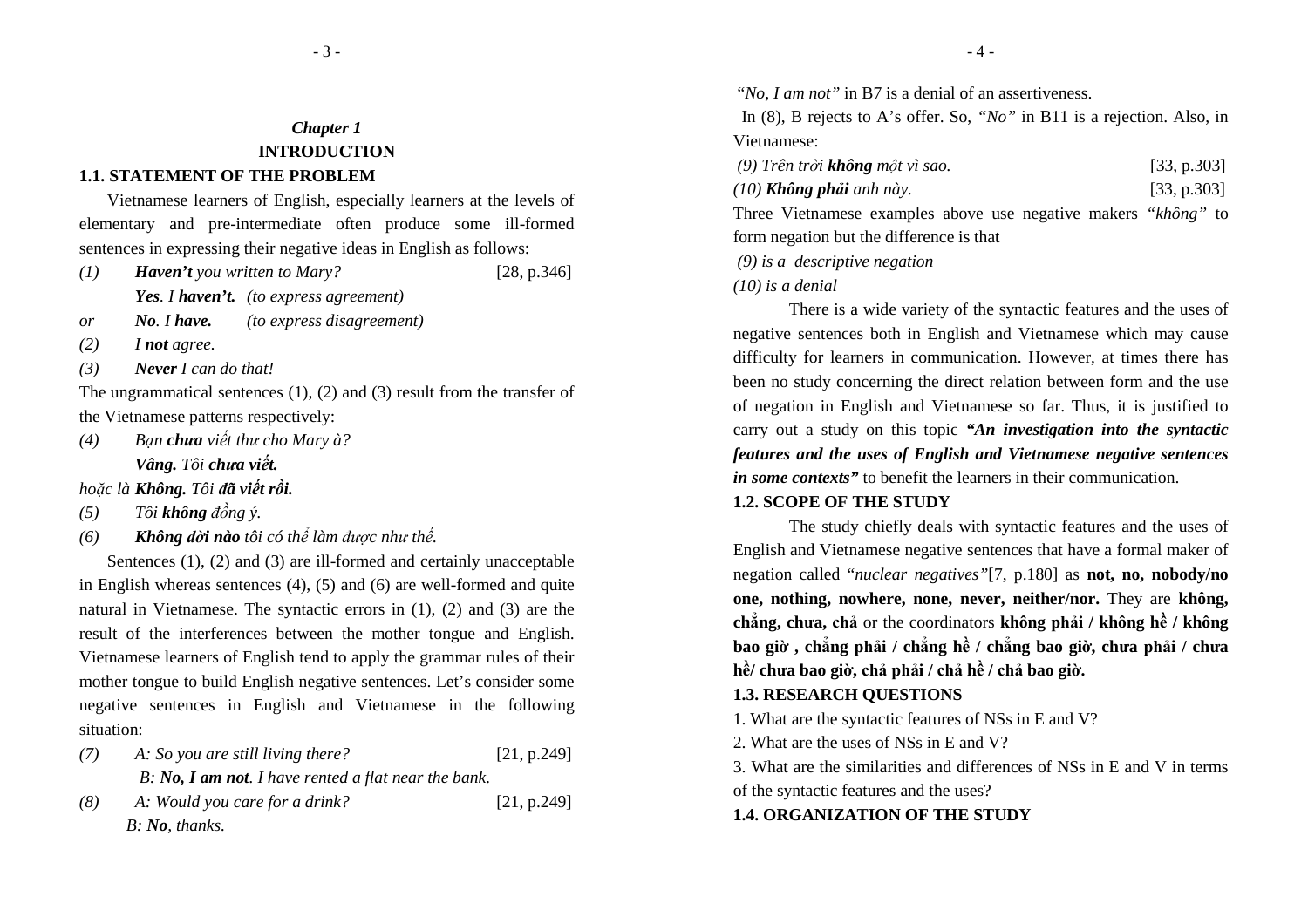The study includes five chapters as follows: *Chapter 1*, INTRODUCTION *Chapter 2*, LITERATURE REVIEW *Chapter 3,* METHOD AND PROCEDURE *Chapter 4,* FINDINGS AND DISCUSSIONS *Chapter 5*, CONCLUSION

# *Chapter 2* **LITERATURE REVIEW 2.1. REVIEW OF PREVIOUS STUDIES**

Jesperson (1917) in "*Negation in English and Other Languages*" lays the broad foundation for studies of negation later. He provides general tendencies of negation, strengthened and weaken negatives, indirect and incomplete negation, special and nexal negation, the meaning of negation. Tottie (1991) proposes a classification of the uses of negatives in both oral and written language in "*Negation in English Speech and Writing".* Pagano (1990) concerns about the pragmatic perspective of "*Negatives in Written Text*". Horn, Laurence, R. and Yasuhiko Kato (2000) in "*Negation and Polarity- Syntactic and Semantic Perspectives*" involve in the syntactic features and scope of negation. Mazzon in *" A History of English Negation*" presents an extensive study of negation that combines both synchronic and diachronic complementary analyses.

Vietnamese grammarians and linguists have investigated into negation from difference perspectives but mainly focus on traditional, structural or logical perspectives such as Diệp Quang Ban (2004, 2006), Đỗ Thị Kim Liên (1999), Mai Ngọc Chu, V<sup>ũ</sup> Đức Nghiệu, Hoàng Trọng Phiến (1980), Nguyễn Đức Dân (1996). In addition, negative sentences in English and Vietnamese have also been investigated on a contrastive analysis by Nguyen Quang in his master thesis. Especially, Tran Van Phuoc in his doctor thesis "*Phân tích ñối chiếu câu phủ ñịnh*  *tiếng Anh và tiếng Việt trên bình diện cấu trúc ngữ nghĩa*" systemized the syntactic-semantic features both in English and Vietnamese declarative sentences as well as analyzed the differences and similarities of syntactic-semantic features in the two languages.

# **2.2. THEORETICAL BACKGROUND 2.2.1. Negation**

Negation is contradicting the meaning or part of the meaning of a sentence. [25, p.354].The chief use of a negative sentence being to contradict and to point a contrast. When a word is negated, it often becomes the antonym of other word, or there is a natural tendency to place the negative first immediately before the particular word to be negated (generally the verb). [15, p.4-5]

#### **2.2.2. Negative sentences**

#### *2.2.2.1. Some concepts of negative sentences*

In English, negative sentence is defined as a sentence, which uses a negative word like **not, never, nothing**, etc. to indicate the absence or opposite of something, or to say that something is not the  $\text{case.}$  [6, p.26].

In Vietnamese, negative sentence is a sentence that contains a negative word as **không, chẳng, chớ, ñừng, chưa** distributed before a verb or an adjective. [40, p.51]

### *2.2.2.2. Classification of negative words*

Negative words are divided into two types. Nuclear negative words are **no, not,** and the contracted form **-n't, nobody/no-one, nothing, nowhere, none, never, neither/nor.** Implied or semi-negative words are such words as **hardly, scarely, rarely, few, a little**, etc.

#### *2.2.2.3. Some ways of expressing negative ideas*

 According to Downing, A. and Philip Lock, a sentence may be negated by using the so-called nuclear negatives or the implied or seminegative forms. In Vietnamese, a sentence may be negated by various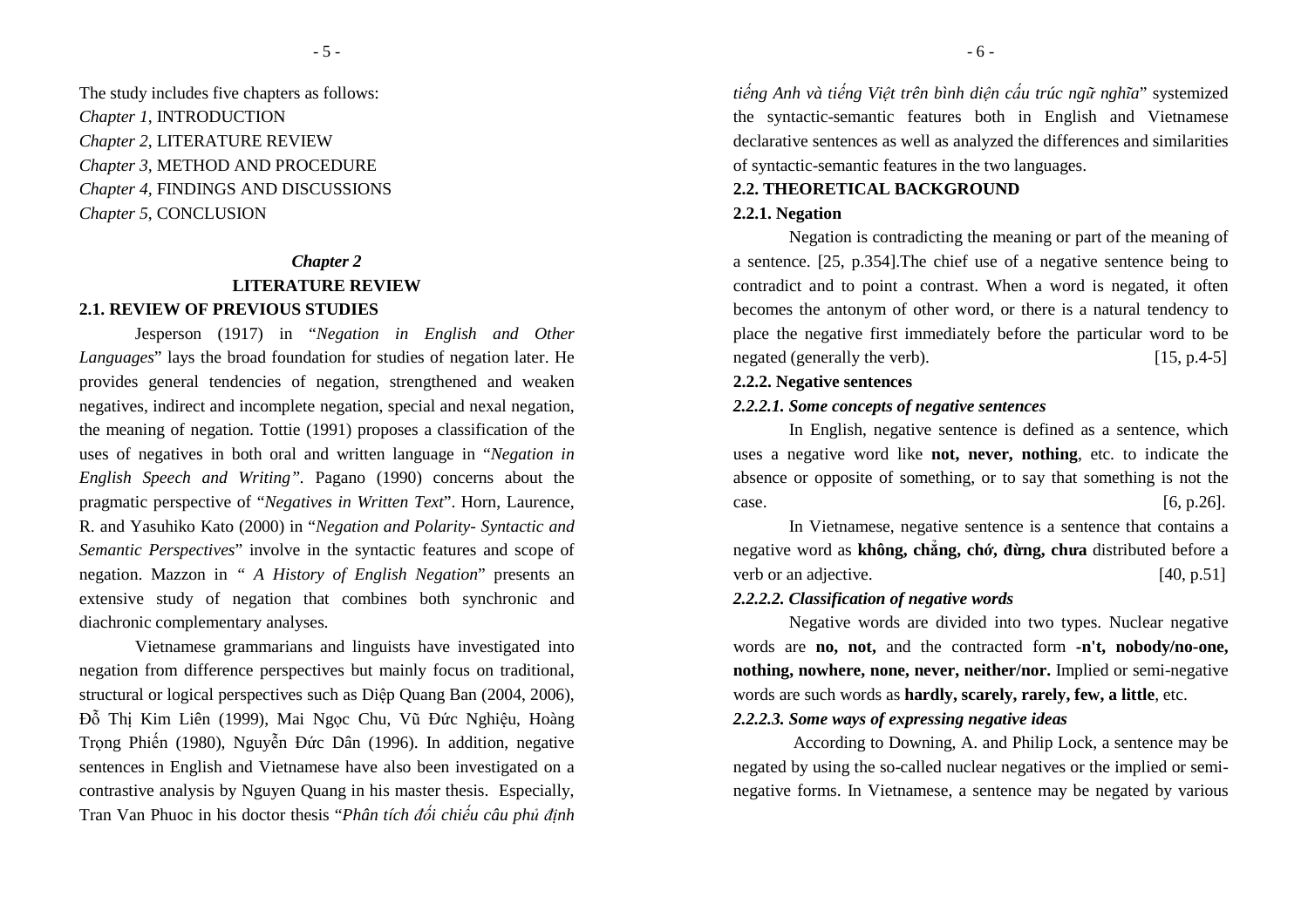ways through different negative words. According to Diep Quang Ban

(2004, 256-257), there are four main negative groups:

a. Không, chẳng, chưa, chả

b. Không phải, chẳng phải, chưa phải, chả phải.

c. không, chẳng, chưa, chả + predicate + đâu

d. Negative coordinators: (không) có... ñâu, nào có... ñâu, làm gì có, có phải... đâu, đâu (có) phải...etc.

### *2.2.2.4. Classification of negative sentences*

*a. Classification of negative sentences according to communicative functions* 

negative statements, negative questions and negative commands *b. Classifications of negative sentences according to syntactic and semantic features* 

 real negative sentences, unreal negative sentences or weakened negatives and provisional negative sentences

*c. Classification of negative sentences according to pragmatic features* 

 descriptive negation*,* denial negation, rejection and metalinguistic negation

*2.2.2.5. Scope and focus of negation* 

**2.2.3. Speech acts** 

**2.2.4. Context** 

*2.2.4.1. Some related concepts* 

*2.2.4.2. Features of context* 

*2.2.4.3. The roles of context in interpretation*

A context can support a range of meanings.

**2.2.5. Speech events** 

*2.2.5.1. Theory of speech events* 

*2.2.5.2. Speech events relating to the uses of negative sentences* 

# *Chapter 3* **METHOD AND PROCEDURE**

#### **3.1. AIMS AND OBJECTIVES**

The study aims at an investigation into the syntactic features and the uses of negative sentences in English and Vietnamese in some contexts.

#### **3.2. RESEARCH DESIGN AND METHODOLOGY**

Descriptive research and comparative analysis

# **3.3. DATA COLLECTION AND ANALYSIS**

1148 English negative sentences and 1162 negative sentences in Vietnamese are taken from English and Vietnamese short stories and novels. Data collected is qualitatively and quantitatively analyzed.

#### *Chapter 4*

**FINDINGS AND DISCUSSION** 

# **4.1. SYNTACTIC FEATURES OF E AND V NSs**

# **4.1.1. Syntactic features of negative statements**

#### *4.1.1.1. Negative sentences with negator NOT*

*a. Predicate negation with NOT* 

*Structure E1: Predicate negation with NOT in English* 

**S (N/Pro./THERE) + AUX + NOT/N'T + V + O/C/A + (YET)** 

#### **a.1. Structures of modal negation**

The structure of modal negation in English is:

*Structure E1.1: Modal negation in English* 

**S + MV + NOT + V (B.INF.**) **+ O/C/A** 

*(1) I can't see them.* [48, p.34]

#### **a.2. Structures of Non-modal negation**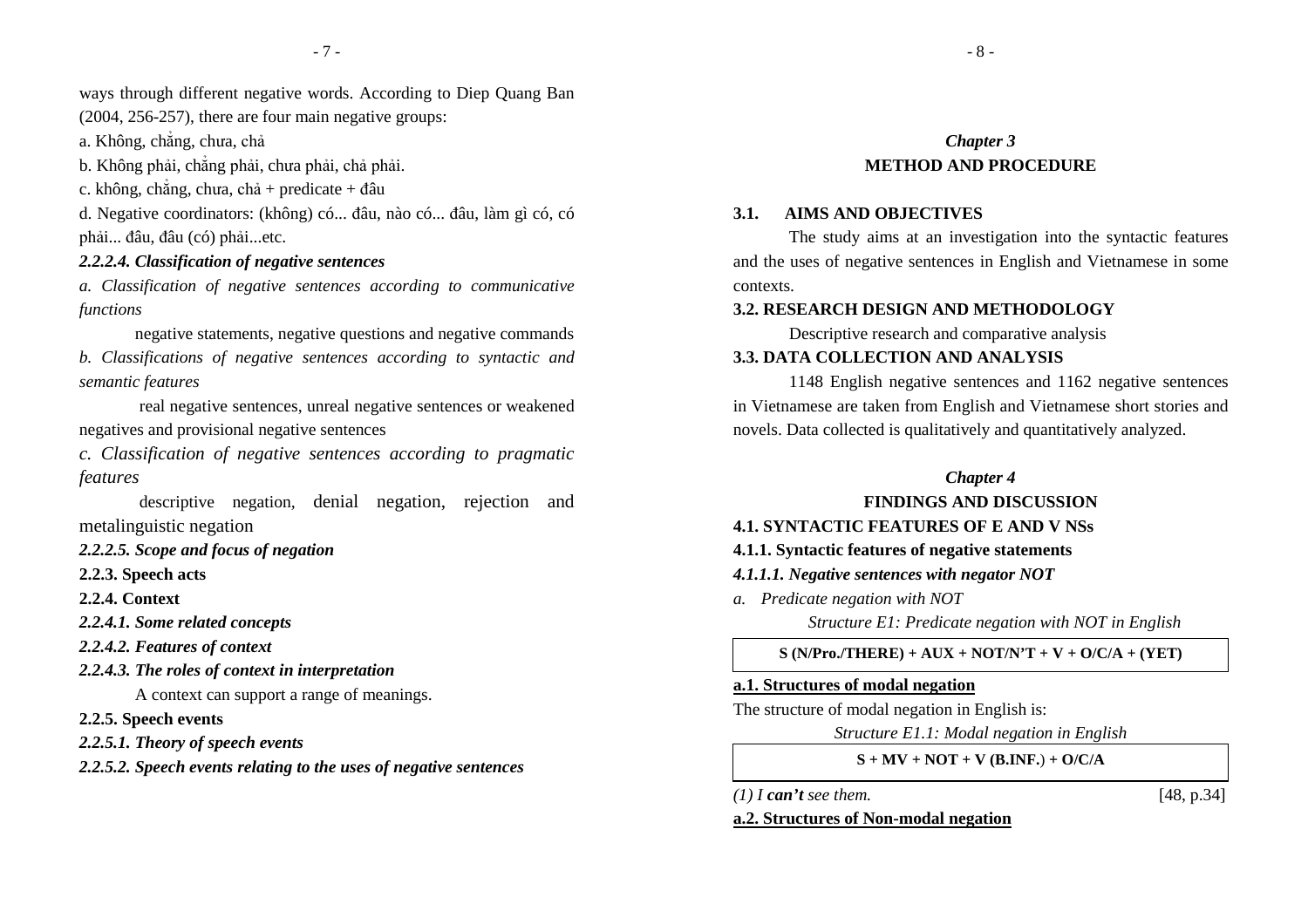oNegation with BE

*Structure E1.2: Negation with BE in English* 

 $S + BE + NOT + (V) + C/A$ 

Negation of lexical **be** can be followed by a noun, a pronoun, an adjective or an adverb, which functions as complement of the sentence.

 *(2) Maybe the Yankees aren't there yet.* [50, p.44]

When **be** is an auxiliary, it is added to other verbs to make progressive and passive.

*(3) He isn't lying to me.* [48, p.26]

A negative sentence whose the subject is **there** and the verb is **be**describes the non- existence of something. For example:

*(4) There aren't any trains.* [51, p.38]

oNegation with HAVE

• *Negation with lexical HAVE*

*Structure E1.3. Negation with lexical HAVE in English* 

**S + DO/ DOES /DID + NOT + HAVE + O (AmE) S + HAS NOT/ HAVE NOT (GOT) + O (BrE)**

Sentences with lexical **have** can be negated by two ways. The first way is to use auxiliary **do, does** or **did** as operator and insert **not** after it (*American English).* **Does** is used for the third singular person at the present, **do** used for the rest and **did** used for all persons in the past. The second way is to insert **not** directly after **have** or **has** and informally **got** is often added *(British English).* **Has** is used for the third singular and **have** for the rest.

*(5) I keep trying, but I don't have any photos with me.* [52, p.88]

• *Negation with auxiliary HAVE*

*Structure E1.4. Negation with auxiliary HAVE in English* 

| $S + HAVE/HAS + NOT + V (PP) + O/A$                                                               | (the present perfect)            |
|---------------------------------------------------------------------------------------------------|----------------------------------|
| $S + HAD + NOT + V (PP) + O/A$                                                                    | (the past perfect)               |
| $S + HAVE/HAS + NOT + BEEN + V-ING + O/A$                                                         | (the present perfect continuous) |
| $S + HAD + NOT + BEEN + V-ING + O/A$                                                              | (the past perfect continuous)    |
| $S + WILL$ HAVE + NOT + V (PP)+ O/A                                                               | (the future perfect)             |
| $S + \text{WILL HAVE} + \text{NOT} + \text{BEEN} + \text{V-ING} + \text{O/A}$ (the future perfect |                                  |
|                                                                                                   | continuous)                      |

|         | (6) The dog <b>hasn't come</b> home since this morning. | [48, p.8] |
|---------|---------------------------------------------------------|-----------|
| $\circ$ | Negation with DO                                        |           |
|         | Structure E1.5. Negation with auxiliary $D0$ in English |           |
|         | $S + DO/DOES/ DID + NOT + V(B. INF.) + O/A$             |           |

 *(7) I don't really know.* [48, p.46]

In Vietnamese, there aren't such words that function as auxiliaries as in English. There are not as much various words of modal as in English, too. The most typical words for expressing the modality meaning are the combinations of **không, chẳng, chưa, chả** with **thể, cần, dám.**

### *Structure V1. Predicate negation in Vietnamese*

 $CN + (D\tilde{A})$  **(ĐÃ) + KHÔNG/CHẲNG/CHẢ/CHƯA + VT + TrN/BN (SẼ/SẮP) KHÔNG/CHẲNG/CHẢ/CHƯA THỂ/CẦN/DÁM KHÔNG/CHẲNG/CHẢ/CHƯA CÓ/CÒN KHÔNG/CHẲNG/CHẢ/CHƯA BAO GIỜ KHÔNG/CHẲNG/CHẢ/CHƯA LÀ KHÔNG/CHẲNG/CHẢ/CHƯA PHẢI (LÀ)** 

*Structure V1.1*. *Modal negation in Vietnamese* 

**CN + KHÔNG/CHẲNG/CHẢ/CHƯA + THỂ/CẦN/DÁM + ĐT + TN/TrN** 

 *(8) Anh không thể cầm nổi cái phảng ñược nữa.* [56, p. 225]*StructureV1.2*. *Negation with không/chẳng/chả/chưa (là /phải là) in V* 

**CN + KHÔNG/CHẲNG/CHẢ/CHƯA (LÀ /PHẢI LÀ) + VT + BN** 

 *(9) Không, chắc chắn là anh ấy không buồn mà chỉ càng mừng cho em.* [54, p.148]

*(10) Tôi không phải là người trong gia ñình này.* [57, p. 81]

In English, negation of lexical **have** indicates the absence of possession. To describe the non- existence of something, English uses *the structure E.4.12* with the subject is **there***.* In Vietnamese, however, the equivalent words **không có, chẳng có, chả có, chưa có** convey two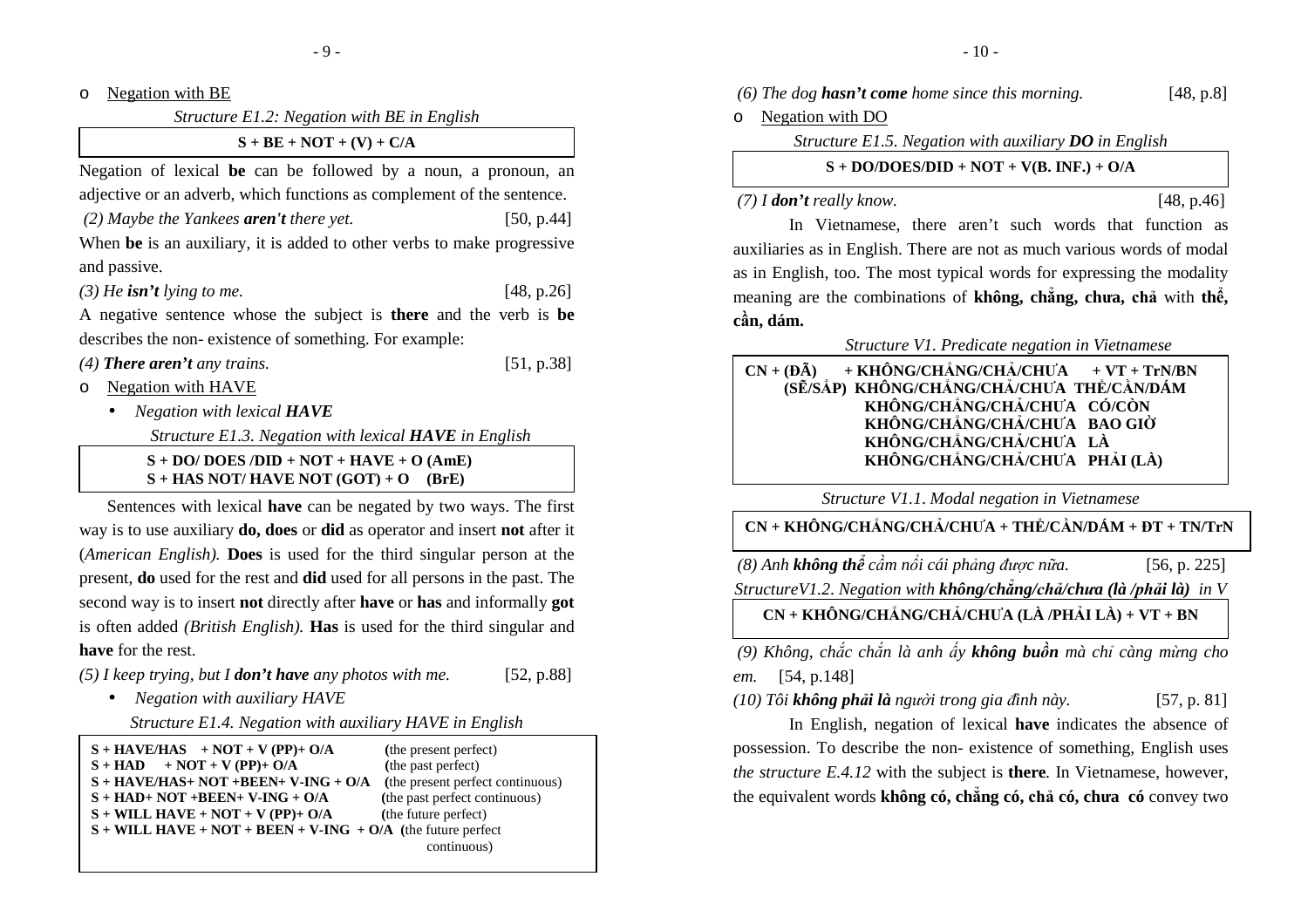different meanings, the absence of possession and non- existence of something.

*Structure V1.3*. *Negation with "không/chẳng/chả/chưa có"in V* 

# **CN+ KHÔNG/CHẲNG/CHẢ/CHƯA CÓ + TN CN () + KHÔNG/CHẲNG/CHẢ/CHƯA CÓ + DT**

 *(11) Em chả có chút kinh nghiệm gì mà lại làm tổ trưởng kỹ thuật thì rồi ñến nát công việc của hợp tác xã chị<sup>ạ</sup>.* [54, p.147]

In the structure *4.2.3.b,* subject is absent, **chả có** stands at the beginning of the sentence and is followed by a noun to denote the nonexistence of something.

*(12) Chẳng có căn cứ gì, chẳng có lý lẽ nào rõ rệt.* [54, p.129]

Negation of Vietnamese predicate also includes negative sentences in which negative word stands before a verb in the predicate, called structure of verb negation in Vietnamese.

*Structure V1.4*. *Verb negation in Vietnamese* 

*(13) Cây lược ngà ấy chưa chải ñược mái tóc của con, nhưng nó như* $[55, p.200]$ *gỡ rối phần nào tâm trạng của anh.* [55, p.200]**CN + KHÔNG/CHẲNG/CHẢ/CHƯA (PHẢI/HỀ) + ĐT + TN/TrN** 

oStructures of non-assertive forms

*Structure E1.6. Negation with NOT...ANY in English*

# **S + AUX + NOT + V + ANY+ NP/BODY/ONE/THING/WHERE**

*(14) And she's got Ashley and I haven't go<sup>t</sup>anybody.* [51, p.17]

*= And she's got Ashley and I have got nobody.* 

*Structure E1.6. Negative structure with NOT...EITHER in English* 

**S + AUX + NOT + V + O/A, EITHER** 

 *(15) I won't report you, either.* [52, p.70]

*= Neither will I report you.* 

*Structure E1.7. Negation with NOT...EVER in English*

**S + AUX + NOT + EVER + V + O/A** 

 *(16) He doesn't ever go out.* [29, p.97]

| $=$ He never goes out.                                                                                                                         |             |
|------------------------------------------------------------------------------------------------------------------------------------------------|-------------|
| b. Subject negation with NOT                                                                                                                   |             |
| Structure E2. Subject negation with NOT in English                                                                                             |             |
| $NOT + S + AUX + V + O/A$                                                                                                                      |             |
| (17) Not everyone enjoys skin-diving.                                                                                                          | [7, p.182]  |
| Structure V2. Subject negation in Vietnamese                                                                                                   |             |
| KHÔNG/CHÅNG/CHẢ/CHƯA (PHẢI/CÓ) + DT/AI/GÌ + VN + (ĐÂU)                                                                                         |             |
| This is also the main structures of denial negation in Vietnamese.                                                                             |             |
| (18) Không ai được vào phòng bệnh nhân.                                                                                                        | [57, p.308] |
| c. Clausal negation with NOT                                                                                                                   |             |
| Structure E3.1. Clausal negation with ADV+NOT in English                                                                                       |             |
| $S + AUX + V. - ADV + NOT$                                                                                                                     |             |
| Not can stand after some adverbs such as <b>certainly</b> , of <b>course</b> ,<br><b>probably</b> , etc. to deny the whole previous statement. |             |
| $(19)$ Could you ever love me? – <b>Certainly not!</b>                                                                                         | [51, p.32]  |
| Structure V3.1. Clausal negation with chắn chắc/tất nhiên/có lẽ (là)                                                                           |             |
| không in Vietnamese                                                                                                                            |             |
| $CN + VN$ . $- TrN$ (LÀ) KHÔNG (CÓ/RỒ)!                                                                                                        |             |
| (20) Sếp thử tìm trong máy mình ra sao?                                                                                                        |             |
| Chắc chắn là không rồi?                                                                                                                        | [41, p.77]  |
| Some verbs or verb phrases combine with <b>not</b> to negate a                                                                                 |             |
| clause. These kinds of verb are hope, believe, suppose, or be afraid of,                                                                       |             |
| etc.                                                                                                                                           |             |
| Structure E3.2. Clausal negation with $V+NOT$ in English                                                                                       |             |
| $S + V + (S+P) + NOT$                                                                                                                          |             |
| (21) Are you going to see Alan again? - I believe not.                                                                                         | [28, p.347] |
| Vietnamese statement has the equivalent structure below                                                                                        |             |
|                                                                                                                                                |             |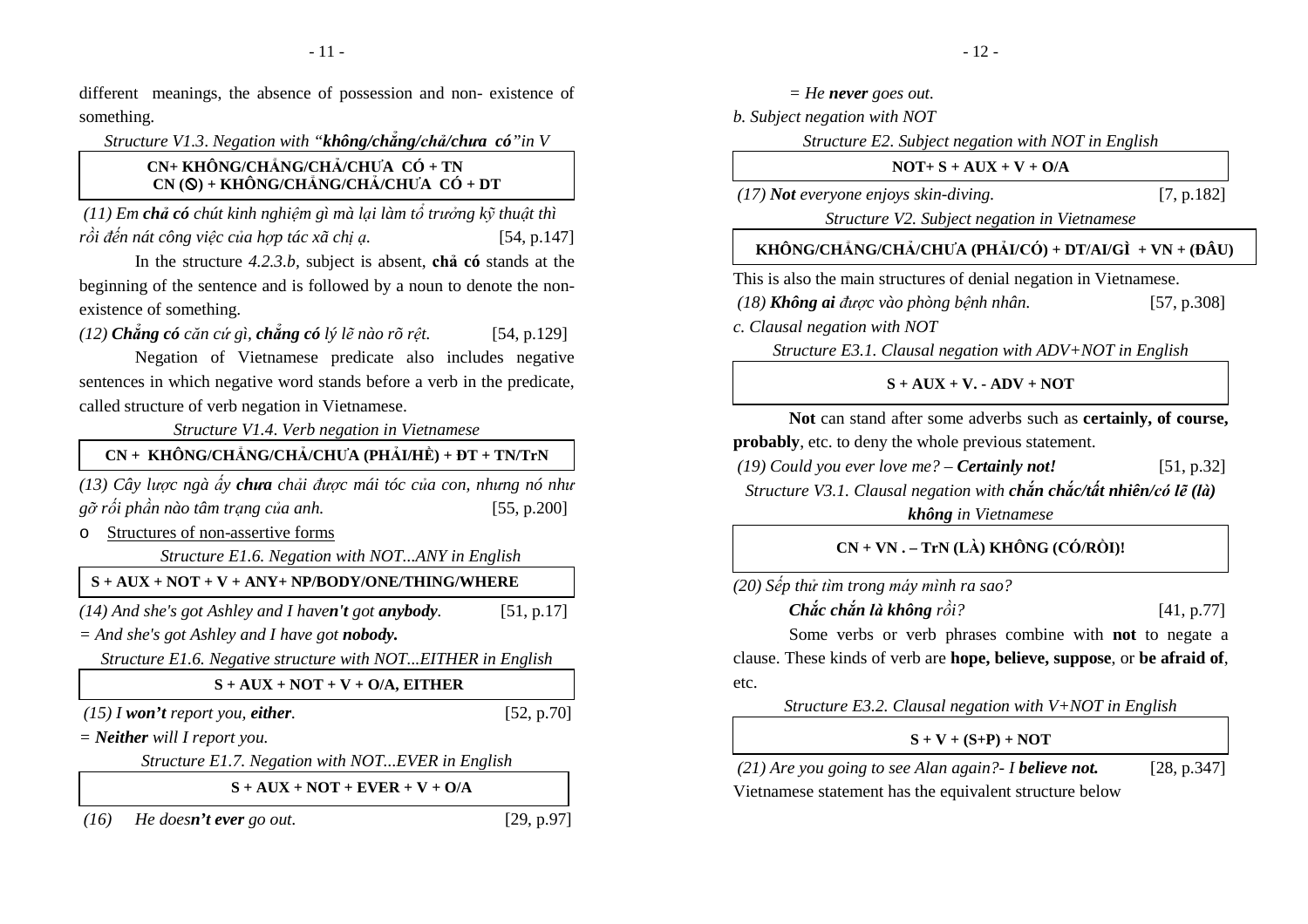|                                                                                            | Vietnamese                                                                 | Structure V3.2. Clausal negation with hy vong, nghĩ, tin là/thì không in |
|--------------------------------------------------------------------------------------------|----------------------------------------------------------------------------|--------------------------------------------------------------------------|
|                                                                                            | $CN + DT + L\lambda/TH\hat{I} + (CN+VN) + KH\hat{O}NG$                     |                                                                          |
| (22)                                                                                       | Hôm nay chắc có nhiều người đến thăm Sếp đây?                              |                                                                          |
| - Mình nghĩ là không.                                                                      |                                                                            | [41, p.76]                                                               |
| 4.1.1.2. Negative sentences with negator No (or NO- negation)                              |                                                                            |                                                                          |
| a. Subject negation with NO                                                                |                                                                            |                                                                          |
|                                                                                            | Structure E4. Subject negation with NO in English                          |                                                                          |
| NO + N/BODY/ ONE/THING<br>NONE $(OF + N)$<br>NEITHER $(OF + N)$                            | $+ AUX + V + O/CA$                                                         |                                                                          |
| $(23)$ Nobody could find him there.                                                        |                                                                            | [48, p.12]                                                               |
| Vietnamese equivalent structure : Structure V2.                                            |                                                                            |                                                                          |
| b. Clausal negation with NO                                                                |                                                                            |                                                                          |
|                                                                                            | Structure E5. Clausal negation with NO in English                          |                                                                          |
| S + AUX + V. - NO!/NOTHING!/NOBODY!/NOWHERE!/NONE!<br>$S + AUX + V$ . NEITHER + $AUX + S!$ |                                                                            |                                                                          |
| $(24)$ Have you seen this thief?' $-No$ , replied the old lady.                            |                                                                            | [48, p::36]                                                              |
| Vietnamese equivalent structure                                                            |                                                                            |                                                                          |
|                                                                                            | Structure V4. Clausal negation in Vietnamese                               |                                                                          |
|                                                                                            | <b>KHÔNG</b> $(CN + VN)!$                                                  |                                                                          |
|                                                                                            |                                                                            | (25) Chàng gai người, khẽ hỏi: "Cô lấy làm tiếc vì việc đó lắm sao?" -   |
| "Không," nàng thở dài.                                                                     |                                                                            | [57, p.78]                                                               |
| c. Object negation with NO                                                                 |                                                                            |                                                                          |
|                                                                                            | Structure E6. Object negation with NO in English                           |                                                                          |
| $S + AUX + V + NO$                                                                         | $+$ N/BODY/THING $+$<br><b>NONE</b> (OF+N/NP)<br><b>NEITHER (OF+ N/NP)</b> | (A)                                                                      |
| (26) But Scarlett cried no tears.                                                          |                                                                            | [50, p.54]                                                               |

Structures of object negation with **no (one, thing**, etc.) and structures sentential negation with **not + any (one, thing**, etc.) are used in different styles. Object negation with **no** is formal and often used in writing. Sentential negation with **not + any** is informal and more used in speaking.

 *(27) "She's got Ashley and I haven't got anybody.*[50, p.17]

English people are in favour of using object negation with negator **no**. Vietnamese, however, tend to use sentential negation rather than constituent negation with object negation. Because of this difference between the two languages, Vietnamese learners of English often face many difficulty in using or translating from an English negative sentence into Vietnamese one or vice versa. For example, Vietnamese people do not say as one in (83)

*(28) Tôi ñọc không phải quyển sách này.* [32, p.265]

But it is often said like (84)

*(29) Tôi không ñọc quy ển sách này.* [32, p.264]

Therefore the Vietnamese equivalent structure for object negation in English is the structure of predicate negation in Vietnamese in *Structure V1.* Examples:

| (30) Chàng chẳng có gì để phàn nàn. |  | [55, p.70] |
|-------------------------------------|--|------------|
|-------------------------------------|--|------------|

*d.. Complement negation with NO* 

*Structure E7. Complement negation with NO in English* 

| $S + AUX + BE +$ | $NO + N/GERUND/ADJ$             | $+ (A)$ |
|------------------|---------------------------------|---------|
|                  | NOBOBY/NOTHING<br>NONE $(OF+N)$ |         |
|                  | NEITHER $(OF+N)/NOR$            |         |

 *(31) There was nobody in the room except the old man.* [48, p.16]

Vietnamese equivalent structure is *structure V1.2* 

*e.. Adverbial negation with NO* 

*Structure E8. Adverbial negation with NO in English*

| $S + AUX + BE/V + NOWHERE/NO LONGER/NO MORE$ | (a)          |
|----------------------------------------------|--------------|
| $S + NO$ LONGER + AUX + V + O/C/A            | ( <b>b</b> ) |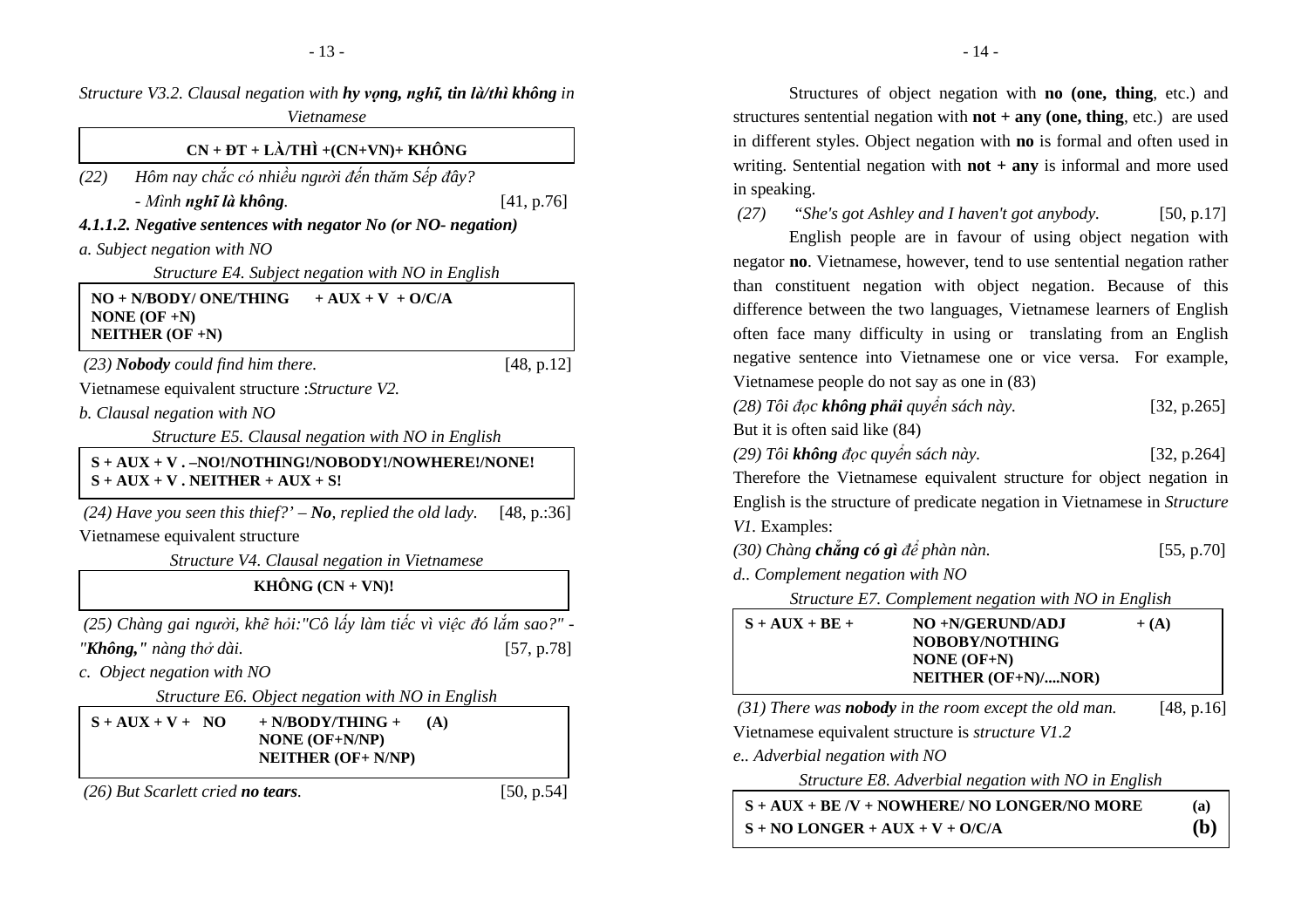| (32) | Then he was <b>no longer</b> a confederate                                                | [51, p.30]  |
|------|-------------------------------------------------------------------------------------------|-------------|
|      | Structure V5. Adverbial negation in Vietnamese                                            |             |
|      | KHÔNG/CHÅNG + CÓ + NOI NÀO/CHỐ NÀO + ĐỂ + ĐT<br>$CN + KHÔNG/CHÅNG$ $CÒN (LÀ) + BN + NÜ'A$ | (a)<br>(b)  |
|      | (33) Nhưng chị Sáu và cháu Thu không còn ở làng nữa.                                      | [55, p.201] |

#### *4.1.1.3. Negation with negator Never*

*Structure E9. Negation with NEVER in English* 

 $S + BE/AUX + NEVER + V + O/C/A$  (a)  $(b)$  $NEVER + AUX + S + V + O/C/A$ 

Negation with **never** is total negation. In this structure, **never** stands after auxiliary verbs (including **be**) and before ordinary verbs.

*(34) Jim was never late.* [51, p.134]

When **never** is put at the beginning of the sentence, the inversion between the auxiliary and the subject is done (*Structure E9.b)(35) Never in the dog's experience had it known a man to sit like that in the snow and make no fire.* [49, p.129]

Negative sentences with **never** can be replaced by negative sentences with **not... ever** and vice versa.

| (36) | I don't want to see you ever again! | [50, p.45] |
|------|-------------------------------------|------------|
|      |                                     |            |

*= I never want to see you again.* 

*Structure V6. Negation with không/chẳng/chưa bao giờ in English* 

| $CN + KHÔNG/CHÅNG/CHU'A BAO GIÒ + DT + BN/TRN$ | (a) |
|------------------------------------------------|-----|
| KHÔNG/CHÅNG/CHƯA BAO GIỜ + CN + VN             | (b) |

*(37) Chàng ngạc nhiên, chưa bao giờ ông hành ñộng n<sup>h</sup> ư vậy.[*7, p.88]

# **4.1.2. Syntactic features of negative questions**

### *4.1.1.1. Negative Yes-No questions*

*a. Yes-No questions with NOT* 

*Structure E10. Yes-No questions with NOT in English*

|                     | $AUX + N'T + S + V + O/C/A?$<br>$AUX + S + NOT + V + O/C/A?$               | (informal)<br>(formal)    |             |
|---------------------|----------------------------------------------------------------------------|---------------------------|-------------|
|                     | $(38)$ <b>Isn't</b> that enough?                                           |                           | [51, p.12]  |
|                     | b. Yes-No questions with NO combinations                                   |                           |             |
|                     | Structure E11. Yes-No questions with NO combinations in English            |                           |             |
|                     | $AUX + S + V + NOBODY/NO ONE/NOTHING/NOWHERE + C/A?$                       |                           |             |
|                     | (39) Was there <b>no one</b> else near?                                    |                           | [48, p.42]  |
|                     | Structure V7. Negative questions in Vietnamese                             |                           |             |
|                     | $CN + KHÔNG/CHÅNG/CHÅ/CHU'A + DT + BN/TN + TTT?$                           |                           |             |
|                     | (40) Em sinh con ra mà lại <b>không</b> hiều tâm lý nó <b>ư?</b>           |                           | [54, p.137] |
|                     | In English, negative questions are answered in the same way as             |                           |             |
| positive questions: |                                                                            |                           |             |
| (41)                | If you can drive                                                           | <u>If you can't drive</u> | [28, p.355] |
|                     | <b>Can you drive?</b> Yes, I can. (agreement) No, I can't. (disagreement)  |                           |             |
|                     | <b>Can't you drive?</b> Yes, I can. (disagreement)No, I can't. (agreement) |                           |             |
|                     | English people use yes to express disagreement and no to                   |                           |             |
|                     | express agreement in reply to an English negative question. In             |                           |             |
|                     | Vietnamese people, however, tend to reply a negative sentence basing       |                           |             |
|                     | on the fact rather than the form of the question. Thus, to express         |                           |             |
|                     | agreement to a Vietnamese negative question, vâng, ùra, ect. (equivalent   |                           |             |
|                     | with yes in English) are used.                                             |                           |             |

| (42) Má <b>không kêu</b> em hả chị Hai? - <b>Ùa.</b> | [58, p.404] |
|------------------------------------------------------|-------------|
|------------------------------------------------------|-------------|

### *4.1.1.2. Negative Wh- questions*

*Structure E12. Negative Wh- questions in English* 

 $WH- + AUX + N'T + S + V + O/C/A?$  (informal)  $WH-+AUX+S+NOT+V+O/C/A?$  (formal)

Question words are such words as **who, what, why, when, where, which, how, how long/how often**, etc. stand at the beginning of the sentence.

*(43) Why don't we tell the police?* [48, p.46]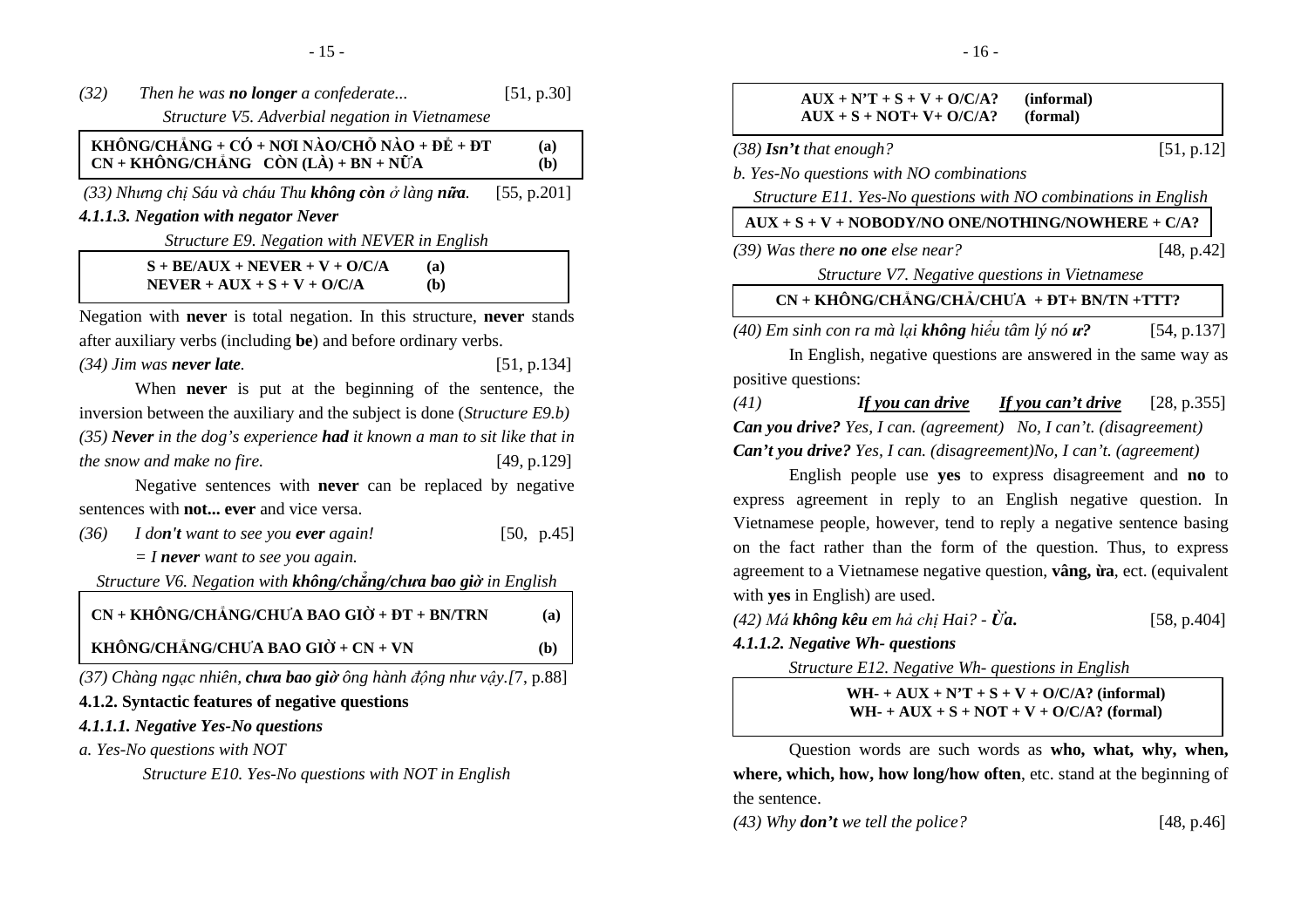*(44) Why have you not booked your holiday yet?* [28, p.345]*Structure V8. Negative questions with sao/làm sao/vì sao... không in Vietnamese* 

### **TĐH + CN + KHÔNG/CHƯA/CHẲNG + ĐT + TN/BN/Tr?**

In this structure, the questions words (TĐH) are put at the beginning of the sentence, followed by the subject and the predicate. *(45) Ba con, sao con không nhận?*[55, p. 198]

*4.1.1.3. Question tags* 

*Structure E13. Tag questions in English* 

#### **S + AUX + V , AUX + N'T +S? S + AUX + NOT + V, AUX + S?**

Question tags are used after affirmative and negative sentences, but not after questions. If the statement is affirmative, the tag is negative and vice versa. In the tags, there is an inversion between the auxiliary and the subject.

 *(46) You are the officer of the workhouse, aren't you?* [48, p.40]*Structure V9. Negative questions with ñã/có/là...không/chưa/phải* 

*không in Vietnamese* 

|      | $\overrightarrow{CN}$ + (ĐÃ/CÓ/LÀ) + (ĐT) + TN/BN + KHÔNG/CHƯA/PHẢI KHÔNG? |             |
|------|----------------------------------------------------------------------------|-------------|
| (47) | Đồng chí là người miền Nam phải không?                                     | [58, p.338] |

*4.1.1.5. Negative declarative questions* 

*Structure E14. Negative declarative questions in English* 

**S (Pro/N+ AUX + (NOT)+ V + (rising tone) ?** 

| (48) | And you <b>didn't</b> sell him <b>anything</b> ?' | [48, p.58] |
|------|---------------------------------------------------|------------|

*Structure V10. Negative declarative questions in Vietnamese* 

**CN + VN?**

*(49) Anh vẫn không quên ñược em gái tôi?* [57, p.92]

# **4.1.3. SYNTACTIC FEATURES OF NEGATIVE COMMANDS**

*Structure E15. Negative commands in English* 

| $(PLEASE)+ DON'T + S (YOU) + V(B, INF.)$ |  |
|------------------------------------------|--|
|                                          |  |

 *(50) Don't you worry.* [51, p.15]

Negative commands in Vietnamese are expressed by using such words as **không/ñừng/chớ** before verbs.

*Structure V11. Negative commands in Vietnamese* 

| $(XIN)+(CN) + KHÔNG/DÙ'NG/CHÓ + DT + (BN)$ |                      |
|--------------------------------------------|----------------------|
|                                            | $\sim$ $\sim$ $\sim$ |

#### *(51) Anh tuyệt ñối không tin nhá! 4.1.1.4. The frequency of English and Vietnamese negative sentences*  [57, p.308] *in the total of samples taken*

Negative statements take the highest percentage (84.93%), negative commands take the second place with 7.87% and negative questions take the third 7.20%. N**ot**-negation takes the most percentage with 43.81%. In which, the sentential negation of **not** is the great number (40.79%) while the constituent negation of **not** is less (3.02%). Denying verbs (also called auxiliary negation) is the most percentage in **4.2. THE USES OF ENGLISH AND VIETNAMESE NEGATIVE SENTENCES IN SOME CONTEXTS** 

# **4.2.1. Description**

Negative sentences are used to describe the absence or nonexistence of things, events or phenomena or their features in the context of describing something.

 *(52) Scarlett O'Hara was not beautiful, but men did not realize this when caught by her charm as the Tarleton twins were.* [51, p.1]*(53) Đêm không tối, cũng không sáng, nền trời tràn qua nhiều lớp mây mỏng, rải rác một vài chùm sao.* [55, p.201]

 Example (52) describes the absence of appearance beauty of "*Scarlett O'Hara".* Example (53) describes the scenery at night.

 *(54) There aren't any trains.* [51, p.38]

*(55) Dưới bến chẳng có một chiếc xuồng, ghe nào qua lại.* [56, p.234]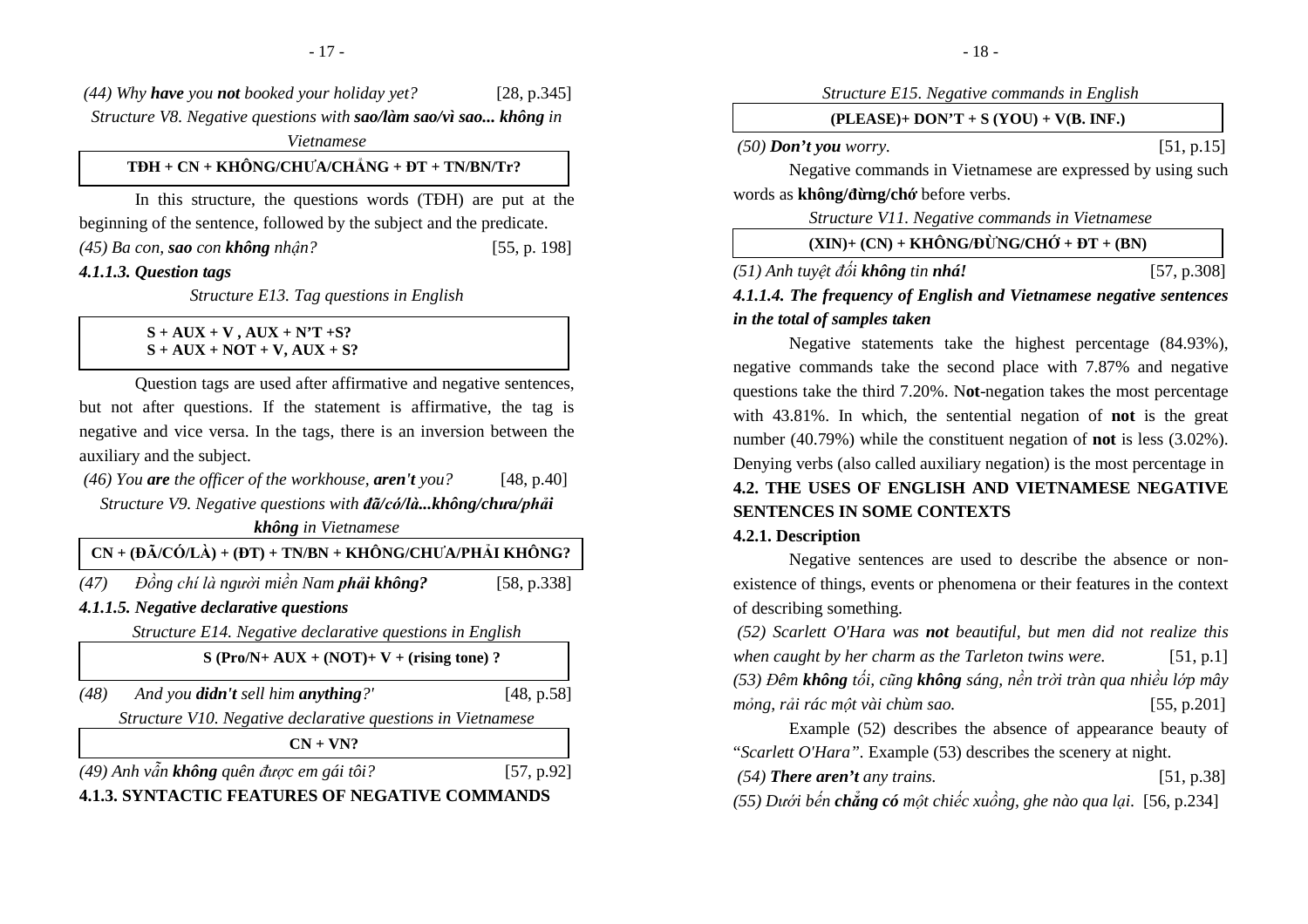Example (54) describes the non-existence of things, they are "*trains".* In the example (55) "*xuồng"* and *"ghe"* do not exist.

English and Vietnamese descriptive negative sentences are used in describing features of things, events or phenomena.

| <b>4.2.2. Denial</b>                                    |             |
|---------------------------------------------------------|-------------|
| (57) Hầu hết người làng đều không biết người chỉ huy.   | [56, p.235] |
| $(56)$ But the police <b>don't know</b> where he lives. | [48, p.23]  |

Negative sentences are also used to deny an idea of addressees or addressors in their process of thinking. Denial negative sentences are used in the context of arguing, discussing or expressing the disagreement of something. The samples below illustrate the different types described above. Examples (128) and (129) from [44] illustrate the difference between what [30] defines as explicit and implicit denials respectively:

*(58) "I suppose you just don't care if you lose your leg, do you?". "It's my leg.". "It certainly isn't your leg!" Nurse Cramer retorted. "That leg belongs to the U.S. government''* [44,p.300] *(59) Catch-22 required that each censored letter bear the censoring officer's name. Most letters he didn't read at all.* [44, p.300]

By explicit denial, Tottie refers to negative statements that deny a proposition which has been explicitly stated in the discourse. Nurse Cramer's answer (*It certainly isn't your leg!)* in sample (58) is an illustration of such use, since it denies the previous utterance, stated explicitly in the discourse.

An implicit denial will deny an implicit proposition, an assumption or an expectation held by the speakers, or it might deny an entirely hypothetical assumption entertained by neither of them. Sample (59) illustrates this fact; the negative proposition "*Most letters he didn't read at all*" does not deny an explicit previous utterance but, rather, it denies an assumption the narrator/author imagines the reader might hold.

Some explicit denials are expressed by means of the pragmatic signal **no** in English or **không** in Vietnamese with the explanation coded in the form of a statement, affirmative or negative, as illustrated by samples (60) and (61) below:

| (60) "You really want to go into combat?" | [44, p.321] |
|-------------------------------------------|-------------|
| "Oh, <b>no</b> --you misunderstand me "   |             |

*(61) Tên ñịch chỉ mặt tên phản bội hỏi cháu:* [56, p.225]*Mày có biết tên này không? Cháu gái lắc ñầu: Không!*

In sample (60), the pragmatic signal **no** denies the proposition "Y*ou really want to go into combat"* of the preceding utterance. In sample (61), the pragmatic signal **không** denied the previous sentence "*Mày có biết tên này không?"* 

Tottie further states that implicit denials can deny the presuppositions of a preceding proposition, as illustrated by samples

*(62) 'Rain coming,' she thought at first. Then she went to the window. 'No, not rain, guns! And from the south!* [51, p.55]

In sample (62), the noun "*rain"* is also introduced as a presupposition. And it is denied by the following *"No, not rain."*

 In Vietnamese, we also find the same phenomenon as in English, from the sample below

(63) Đôi mắt bất đông. Dáng nằm nghiêng bất đông. Bàn tay đỡ tờ tâp *chí bất ñộng. Không. Người ta không ñọc như vậy.* [53, p.312]

In sample (63), all phrases " *Đôi mắt bất ñộng. Dáng nằm nghiêng bất ñộng. Bàn tay ñỡ tờ tập chí bất ñộng"* are mentioned as presupposed information, which is subsequently denied by the following statement "*Không. Người ta không ñọc như vậy."* 

### **4.2.3. Rejection**

 *(64) A: Then finally she got what she wanted.* [21, p.249]

*B: Well, I wouldn't say that. She never wanted to break with him. Things just happened that way.*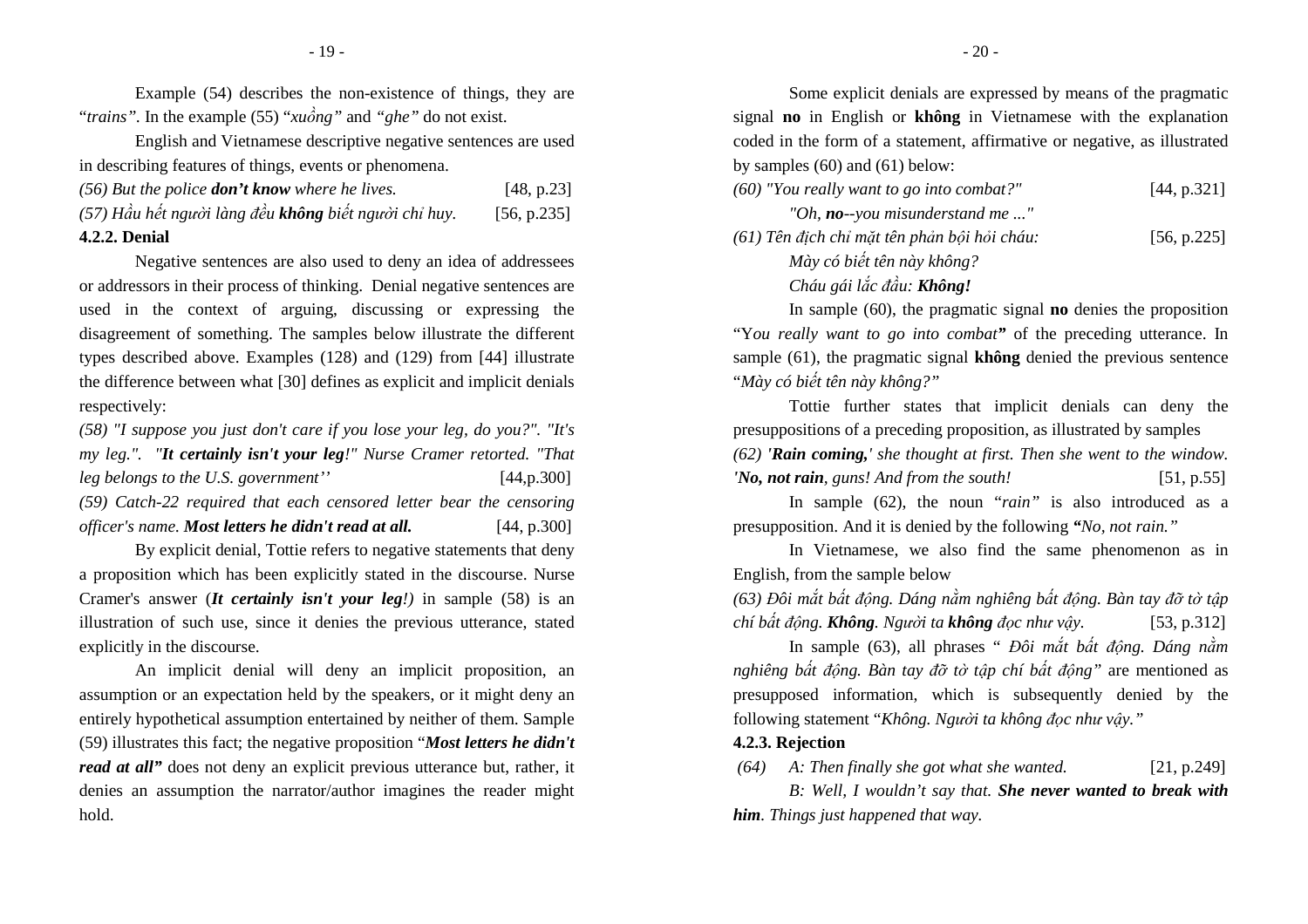B's denial of A's assumption (the woman in question wanted to end her relationship with her boyfriend) has a strong ideational component: B wants to correct A's view of a facts; the truth or correctness of the fact is more relevant than the interpersonal element in the conversation. However, if the conversation went like this:

*(65) A: So the party is at 9. Shall I bring something to eat or ...?* 

*B: No, thanks. Don't worry. We'll have pizza.* [21, p.249]

In saying "No", B is assuming a role in the conversation; he is providing an answer to A's offer (interpersonal function). There is certainly an ideational component (A does not need to bring anything to the party), but the interactive function (a rejection) is the one that predominates. Thus, taking into account the predominant language component in a particular instance of language use, rather then the notion of volition, we can posit in agreement with Tottie that rejections and denials constitute two different categories of negative use.

- **4.2.4. Confirming information**
- **4.2.5. Making affirmative statements**
- **4.2.6. Directives**
- *4.2.6.1. Requests*
- *4.2.6.2. Suggestions*
- *4.2.6.3. Orders*
- *4.2.6.4. Advice*
- *4.2.6.5. Encouragement*
- **4.2.7. Expressives**
- *4.2.6.1. Surprise*
- *4.2.6.2. Sympathy*
- *4.2.6.3. Expressing opinion*
- **4.2.8. The frequency of E and V NSs in terms of uses**

The statistics in the table above show that in Vietnamese literary works, descriptive negative sentences take the top place with the percentage of 66.83% in English and 85.37% in Vietnamese. Denial

negative sentences take the second place with 18.09% and 8.78% in English and Vietnamese respectively. Giving directives such as requests, suggestions, orders, advice, or encouragement is in the third range in English with 9.38%. Negative questions used to confirm information when the speakers are doubtful or uncertain take the forth place with nearly the same percentage in English (3.52%) and Vietnamese (3.53%). However, negative sentences with the uses of rejecting someone's offer or expressing the speaker's feeling are less found both in English and Vietnamese.

# **4.3. THE SIMILARITIES AND DIFFERENCES OF E AND V NSs IN TERMS OF THE SFs AND THE USES**

#### **4.3.1. Similarities and differences of SFs in E and V NSs**

#### *4.3.1. 1. Negative statements*

#### a. *Similarities:*

Negative statements both in English and Vietnamese appear more than questions and commands in literary works. Sentential negation is higher than constituent negation both in the two languages, in English (58.66%), in Vietnamese (85.8%). Some negative structures in English have the equivalent ones in Vietnamese, summarized in the table below

| <b>English structures</b>         | <b>Vietnamese equivalents</b>     |
|-----------------------------------|-----------------------------------|
| $4.1.S+AUX+NOT+V+O/C/A$           | $CN + TPP + VT$<br>42             |
| 4.1.1. $S+MV + NOT + V + O/C/A$   | 4.2.1.CN+TPĐ+TTT+ĐT+TN/TrN        |
| $4.1.2. S + BE + NOT+(V) + O/C/A$ | 4.2.2.CN+TPĐ+(LÀ/PHẢI LÀ)+DT/TT   |
| 4.1.3. $S+AUX+NOT+HAVE+O$         | $4.2.3$ . $CN+TPD+CO+TN$          |
| 4.3. NOT+N+V+)+ O/C/A             | $4.4.$ TPD +DT/AI/GI + VN         |
| 4.17. $NO+ N/INF.Pro +V$          | $4.18$ . TPD +DT/AI/GI + VN       |
| 4.19. NO!NOTHING!                 | 4.20. KHÔNG!                      |
| $4.23. S+ AUX + NO LONGER+V$      | 4.25. $CN+TPD+CON+VT+N\tilde{U}A$ |
| $4.26. S+BE/AUX + NEVER+V$        | 4.27. CN+TPĐ+BAO GIỜ+ VT          |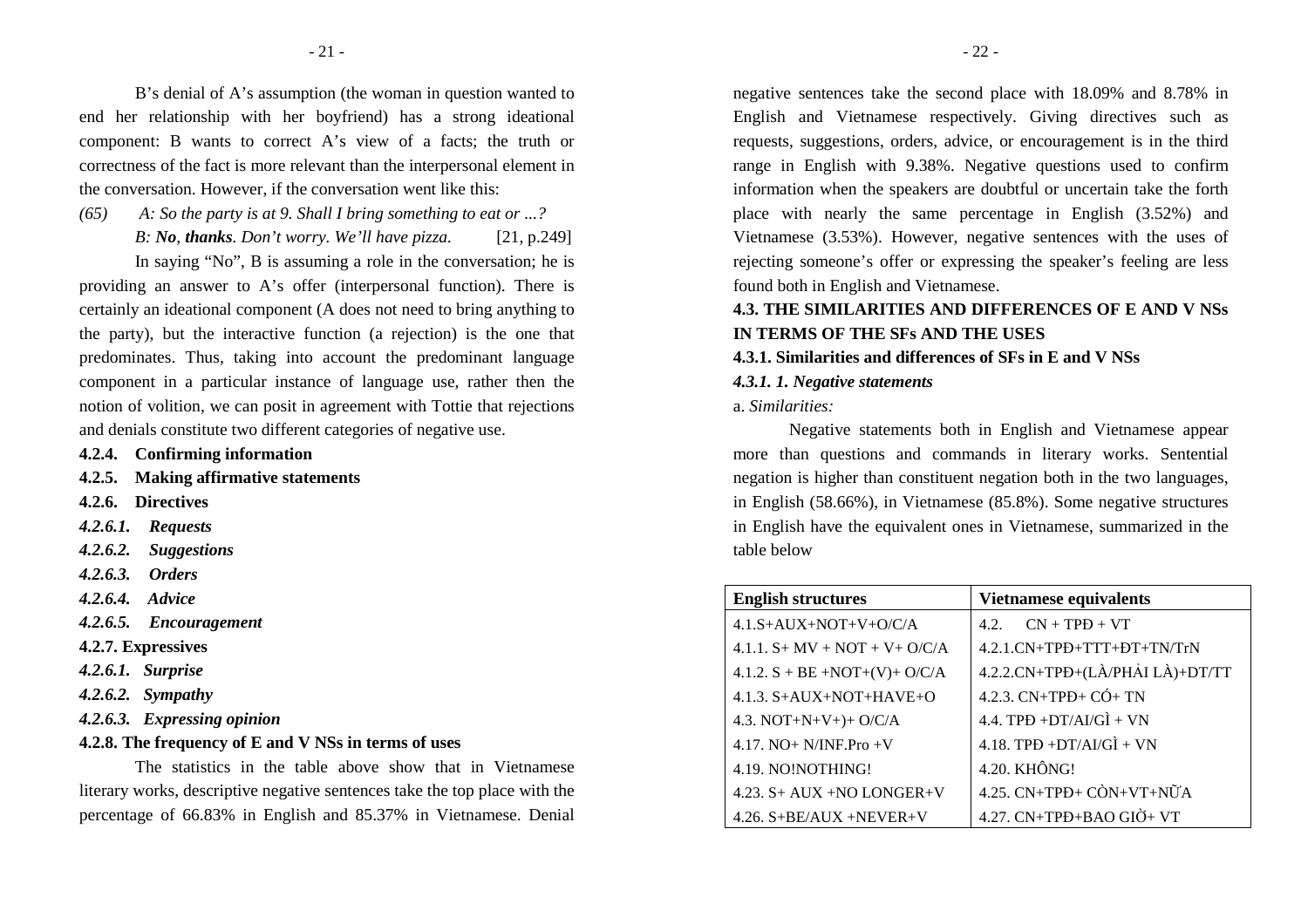| $WH-+AUX+S+V$ ?            | $TDH + CN + TPD + VT?$     |
|----------------------------|----------------------------|
| (PLEASE) DON'T + $(S)$ + V | $(XIN) + (CN) + TPD + VT.$ |

*b. Differences:* Some negative structures in English do not have theequivalent ones in Vietnamese. English statements are in favour of object negation and it is quite natural while in Vietnamese, it is not .There is the inversion between the subject and auxiliary when put **never** at the beginning. In Vietnamese, no inversion when placing **không/chẳng/chưa bao giờ** before the subject.

#### *4.3.1.2. Negative questions*

*a. Similarities:* 

Wh-questions and negative declarative questions are used more among four types of question in the two languages. Yes-No questions are less used. The percentage is 1.66% and 0.69% in English and Vietnamese respectively.

## *b. Differences:*

In English literary works, negative questions occur more than in Vietnamese, taking 7.20%. - Vietnamese negative questions takes 4.13% in the total of samples selected.

#### *4.3.1.3. Negative commands*

### *a. Similarities:*

Both in English, "PLEASE" is inserted at the beginning or at the end to make the command more polite or softer. The same is in Vietnamese negative sentences. "XIN" is often placed at the beginning before the subject and added by some particles at the end to soften the commands. *b. Differences:* 

English negative commands have the tendency to use the structure without subject (7.62%). The negative commands with subject are used more in Vietnamese. In Vietnamese, negative commands also convey the position or the hierarchy of the speakers toward the listeners expressed through the particles at the end.

*(66) Cháu chịu ñựng ñược, bác ñừng ngại ạ,..* [55, p.208]

# **4.3.2. The similarities and differences of E and V NSs in terms of the uses**

#### *4.3.2.1. Similarities:*

Among samples taken from the literary works, descriptive negative sentences are found most in the both languages, taking the highest percentage in the total samples taken.

#### *4.3.2.2. Differences:*

When translating English negative sentences with **not** or **no** into Vietnamese, some more words as verbs or particles (*nhé, ư, <sup>n</sup>ữa,*...) are used in Vietnamese sentences to make its meaning clearer. Take some following samples for illustrations

*(67) Yossarian tried to help him. "Don't be a dope" he had counselled Clevinger.* [44, p.295]

This sentence performs an illocutionary act, it is an advice. In Vietnamese, the word "*khuyên*" is added to make the advice like this *"Anh ta khuyên Clevinger ñừng thẫn thờ nữa".* 

| $(68)$ You-you <b>don't</b> love me?', she said.<br>[51, p::33] |
|-----------------------------------------------------------------|
|-----------------------------------------------------------------|

(*Cô ta ngạc nhiên hỏi* "*Anh-anh không yêu tôi ư?")* 

In this sentence, *ư* may be added in Vietnamese equivalent.

#### *Chapter 5*

# **CONCLUSION AND IMPLICATIONS 5.1. SUMMARY OF THE DEVELOPMENT OF THE STUDY**

The study has investigated into the syntactic features of **not**negation and **no**-negation in English and Vietnamese negative sentences containing negative words **không, chẳng, chả, chưa**. In terms of pragmatics, several uses of negative sentences with nuclear negative words are studied in some contexts in the literary works. Then, the similarities and differences of syntax and uses between the two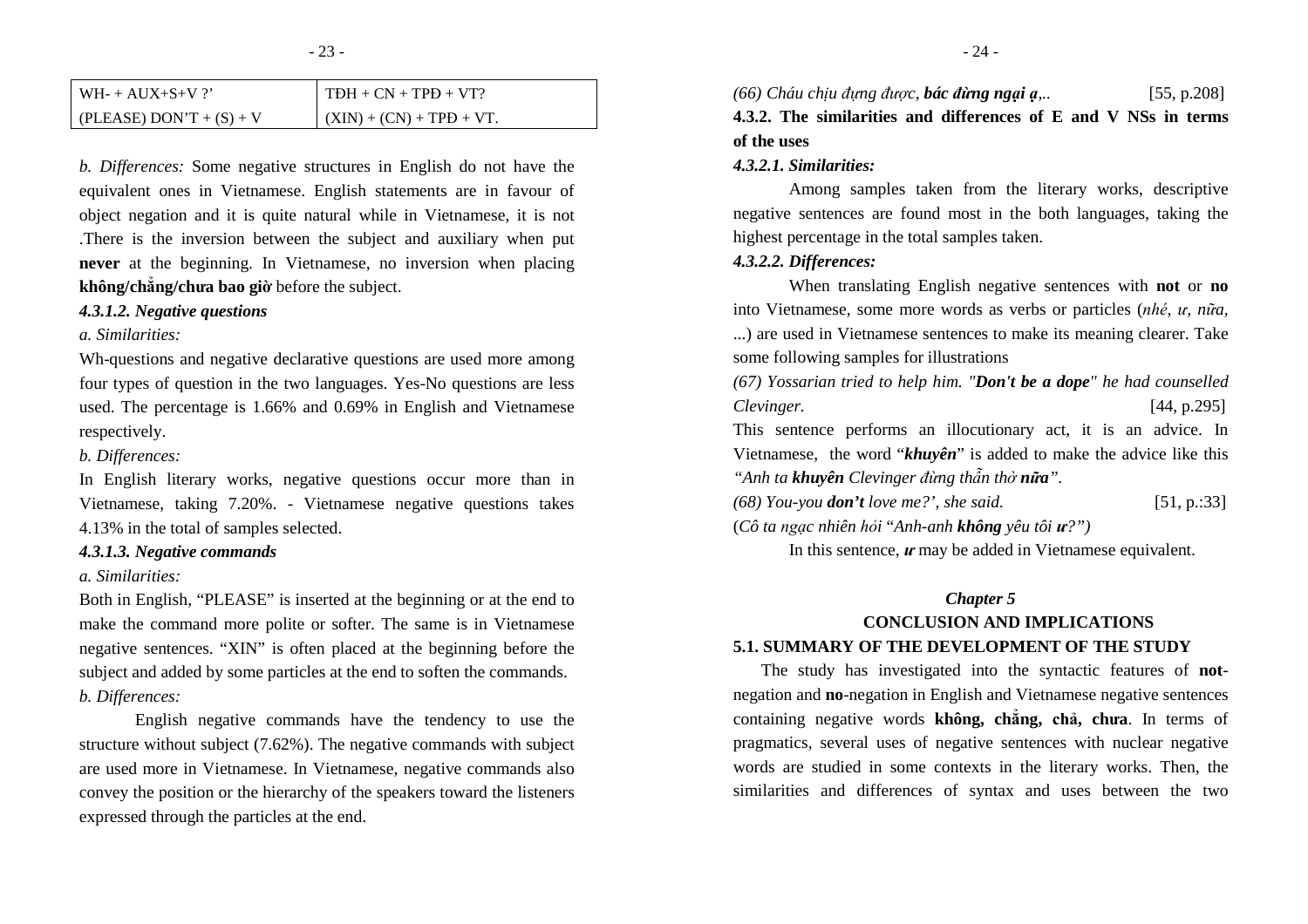languages are pointed out. Lastly, some implications for English teaching and learning are also given out.

#### **5.2. A BRIEF RE-STATEMENT OF THE FINDINGS**

Syntactically, we have found 15 negative structures with nuclear negators **no** and **not** in English sentences under three types, English negative statements, negative questions and negative commands. In Vietnamese, 11 negative structures with **không, chẳng, chả, chưa** have been found. In both English and Vietnamese, sentential negation is the most typical one. Questions and commands are less used both in the two languages. English and Vietnamese have some equivalent negative structures as predicate negation, subject negation, clausal negation and adverb negation. However, the negative structures with object negation with **no** and complement negation with **no** in English have no equivalent ones in Vietnamese. Therefore, when translating from an English negative sentence with object or complement negation with **no** into Vietnamese one, negative structures with predicate negation in Vietnamese are used. For example:

### *(69) She said nothing, only stared at him.* [50, p.15]

This sentence in Vietnamese must be interpreted as " *Cô không nói gì, chỉ nhìn hắn ta mà thôi."* 

In English, constituent negation as object negation or complement negation with **no** is favourably used. In Vietnamese, however, sentential negation is replaced in this case.

Pragmatically, we have found that instances of negative sentences can be used for different purposes in communication and can be clarified depending on the contexts. The chief main use of English and Vietnamese negative sentences is to describe the absence or nonexistence of something. In fact, description is used more in English as well as Vietnamese with the highest percentage. Other uses as denial, rejection, directives, expressive are less used in literary works.

# **5.3. IMPLICATIONS FOR ENGLISH TEACHING AND LEARNING**

The study has some implication as follow. First, the various structures clarified in chapter four will be a useful reference for English learners who have difficulties mentioned above. In addition, teacher of English can teach Vietnamese learners of English how to transfer from affirmative sentences into negative ones and vice versa; or else, to transfer from negative statements into negative questions and vice versa. Second, in translating, to avoid the mistakes resulting from the transfer of the mother tongue when interpreting from Vietnamese negative sentences into English ones, English learners should be well aware of the similarities and differences between the two languages, about the equivalent and non-equivalent negative structures. Last, negative sentences are used for various purposes. They are not only used to describe or deny something, events or phenomena. Furthermore, they are used to perform other illocutionary meanings as suggesting, requesting, giving advice, etc. Be aware of this, we will get the better aims in communication.

### **5.4. LIMITATIONS OF THE STUDY**

 The researcher has not taken the samples in conversations or in newspapers or magazines Therefore, the occurrence of negative structures in the thesis is understood in the writing style, not in speech in reality. Moreover, the use of negative sentences is a rather new concept that has just been discussed a little recently. There has not been a study that covers the English and Vietnamese negative sentences in terms of pragmatics or uses perfectly so far. Therefore, just some main uses of negative sentences are studied and given out.

#### **5.5. RECOMMENDATIONS FOR FURTHER STUDIES**

 Some further problems that we should continue to concentrate on could be enumerated as follows:

-Semi or implied negation may be a question for further studies.